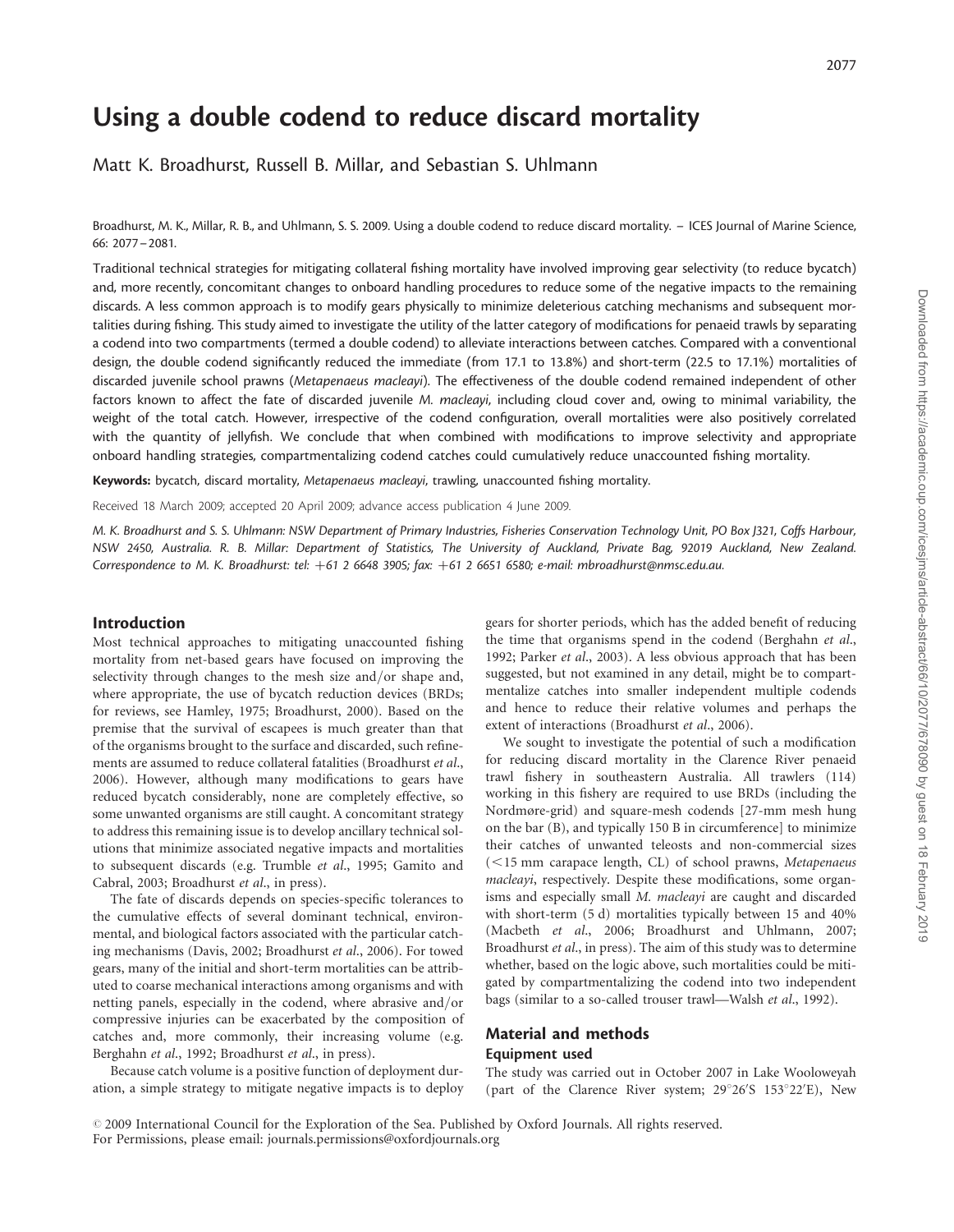

Figure 1. Schematic diagram of the penaeid trawl with the Nordmøre-grid attached to either the (A) single or (B) double codends.

South Wales (NSW). In all,  $20 \times 2.5$ -m steel stanchions were secured 3 m apart (in  $\leq$ 2 m of water) to the bottom of a small tributary leading into the lake (termed the monitoring site). A 70-m length of rope (diameter,  $\varphi = 10$  mm) was tied to the stanchions to secure up to 64 portable cylindrical cages (0.3 m  $\varnothing \times$ 0.4 m deep) designed to house discarded M. macleayi and made from polyvinyl chloride (PVC) buckets with lids and clips. Each cage had lateral windows covered by 6-mm PVC mesh and was filled with locally collected sediment to a depth of 6 cm. The cages fitted into aerated, square, water-filled PVC containers (75 l) on a dory, enabling them to be transported between the fishing (see below) and monitoring sites.

All fishing was done in the lake using a commercial penaeid trawler (10 m) rigged with identical twin Florida Flyer trawls (each with a headline of 7.3 m; Figure 1). Both trawls had identical Nordmøre-grids (bar spaces of 20 mm), located in an extension section made from 40-mm polyethylene (PE) mesh with a circumference of 100 T (Figure 1). Zippers (Buraschi 146R, 1.45 m long) were secured posterior to the Nordmøre-grids to allow the codends to be changed (Figure 1).

Two codends were used; both consisted of a zippered (1.45 m) anterior section made from 40-mm PE mesh  $(100 \text{ T} \times 9 \text{ N})$ attached to a posterior section of 27-mm polyamide knotless mesh (twine of  $\varphi$  2.25 mm) hung on the bar and with a length of 100 B (Figure 1). The first design (termed the single codend) represented a conventional codend and had a posterior circumference of 150 B throughout (Figure 1a). The second design (termed the double codend) consisted of a posterior section with two independent, separate codends or compartments, each measuring 75 B in circumference and similar in design to a pair of trousers (Figure 1b). Once M. macleayi entered either compartment or leg of the trousers, they remained independent of M. macleayi in the other compartment.

#### Experimental design and analysis

Between 07:00 and 13:30 on each of 3 d of fishing, the treatment codends were continually alternated between trawls (using the zippers), then used in four independent 60-min deployments in depths of  $1-2$  m (providing a total of 12 replicate paired deployments). After each deployment, the single and double codends were emptied separately into a partitioned tray (catches in the

double codend were evenly distributed between the two compartments and were combined) and their catches simultaneously but separately processed (to ensure identical air exposure and handling times). All non-penaeid bycatch was removed before the M. macleayi were separated into retained and unwanted categories using riddlers (see Macbeth et al., 2006, for details). Totals of 80 unwanted M. macleayi from each treatment codend were then randomly selected and discarded in groups of ten into eight waterfilled cages (i.e. a total of 160 M. *macleavi* in 16 cages from each deployment). Four of the cages containing M. macleayi from each treatment codend were sampled immediately  $(T_0, \text{ see}$ below), and the rest were transferred in the dory to the monitoring site and clipped to the line (within 10 min) and sampled at 24 h  $(T_{24}$ , see below).

The data collected during each deployment included: the trawl speed (m  $s^{-1}$ ) and depth (m); cloud cover (%); air and tray surface temperature  $(^{\circ}C)$ ; air exposure of the catch (min); and the numbers and weights (kg) of retained and discarded catches. A Horiba U10 water-quality meter was used to record replicate measures of water temperature (°C), dissolved oxygen  $(mg l^{-1})$ , pH, and salinity at the surface and bottom of the lake during fishing and at the monitoring site when the cages were attached to the line. At both sample times, the relevant four cages from each of the treatment codends were emptied onto a tray (M. macleayi were buried in the sediment). The numbers of live and dead M. macleayi were recorded and, if possible, measured to the nearest 1 mm CL.

The catch and survival data were analysed using separate generalized linear mixed models (GLMMs), all of which included the random effects of days, deployments, and for the survival data, cages. The null hypothesis of no differences in the weights of total catches, retained and discarded M. macleayi (and CL of the latter), and discarded teleosts and jellyfish, Catostylus sp., was investigated between the two treatment codends [all data except CL were  $ln(x + 1)$  transformed]. The independence of the mortality of M. macleayi on key covariates (i.e. fixed effects), including codend configuration and sample time, was assessed via binomial GLMMs fitted with a logit link function. The most parsimonious binomial model was chosen based on the lowest Akaike's Information Criterion. All fits were obtained using the lme4 package of the freely available R language.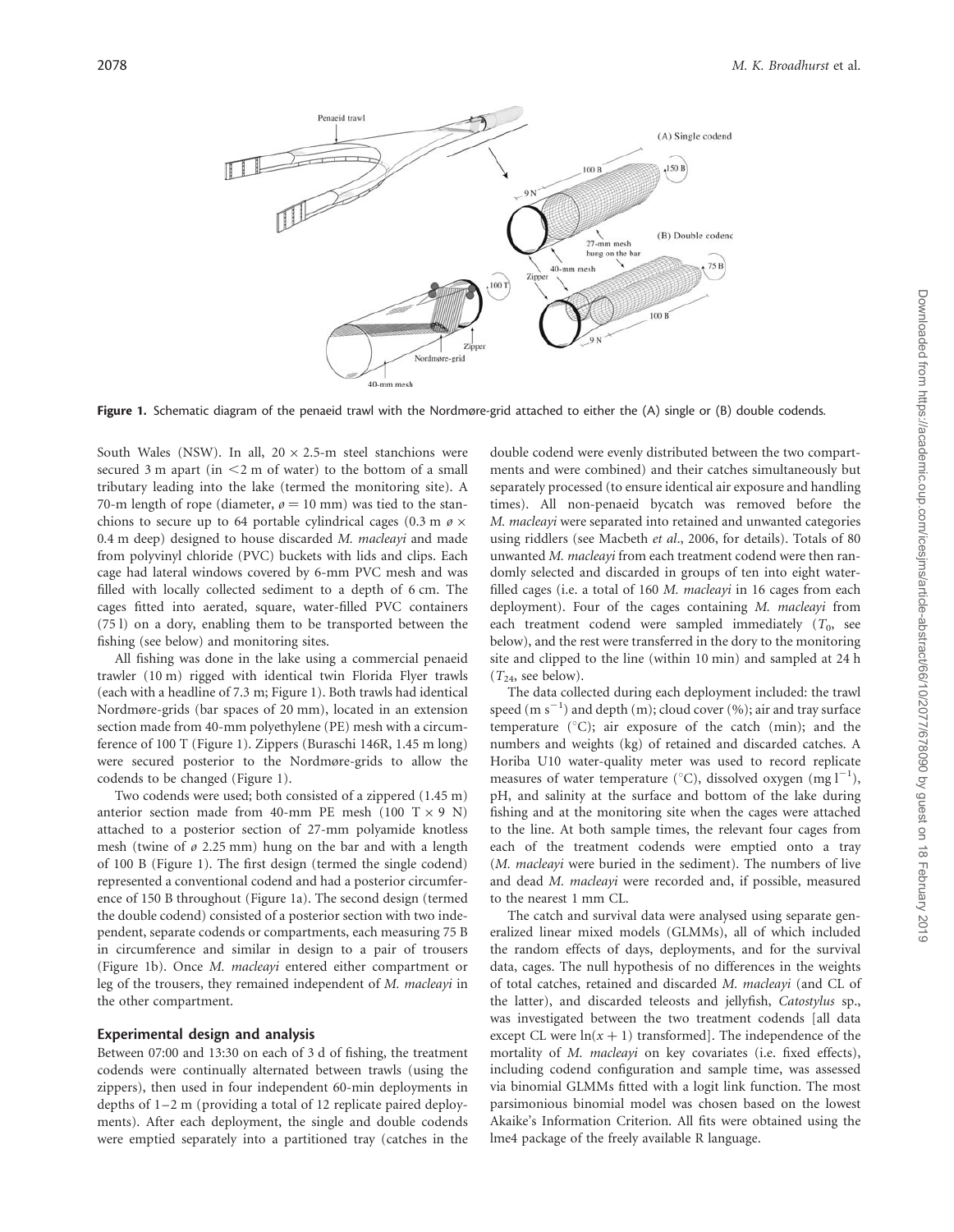**Table 1.** Summary of mean ( $\pm$  s.d.) key environmental, technical, and biological variables collected during the paired deployments of the single and double codends for M. macleayi.

| <b>Variable</b>                       | Value                |                      |  |
|---------------------------------------|----------------------|----------------------|--|
| Technical                             | Both codends         |                      |  |
| Deployment                            |                      |                      |  |
| Speed (m $s^{-1}$ )                   | $1.1 \pm 0.1$ (12)   |                      |  |
| Depth (m)                             | $1.5 \pm 0.0$ (12)   |                      |  |
| Environmental                         |                      |                      |  |
| Lake                                  |                      |                      |  |
| Temperature $(^{\circ}C)$             |                      |                      |  |
| Surface                               | 23.2 $\pm$ 0.7 (12)  |                      |  |
| Bottom                                | $22.8 \pm 1.3$ (12)  |                      |  |
| pH                                    |                      |                      |  |
| Surface                               | $8.8 \pm 0.2$ (12)   |                      |  |
| Bottom                                | $8.8 \pm 0.2$ (12)   |                      |  |
| Dissolved oxygen (mg $I^{-1}$ )       |                      |                      |  |
| Surface                               | $6.3 \pm 0.7$ (12)   |                      |  |
| Bottom                                | $6.2 \pm 0.6$ (12)   |                      |  |
| Salinity (psu)                        |                      |                      |  |
| Surface                               | $20.4 \pm 1.7(12)$   |                      |  |
| Bottom                                | $20.4 \pm 2.8$ (12)  |                      |  |
| Monitoring site                       |                      |                      |  |
| Temperature $(^{\circ}C)$             | $24.3 \pm 0.7$ (3)   |                      |  |
| pH                                    | $8.9 \pm 0.0$ (3)    |                      |  |
| Dissolved oxygen (mg $I^{-1}$ )       | $6.0 \pm 0.1$ (3)    |                      |  |
| Salinity (psu)                        | $20.5 \pm 0.9$ (3)   |                      |  |
| Cloud cover (%)                       | $36.7 \pm 34.7$ (12) |                      |  |
| Air temperature (°C)                  | $23.5 \pm 3.0$ (12)  |                      |  |
| Tray surface temperature $(^\circ C)$ | $26.0 \pm 3.7(12)$   |                      |  |
| Catch air exposure (min)              | $15.1 \pm 3.8$ (12)  |                      |  |
| Biological                            | Single codend        | Double codend        |  |
| Weight of catch (kg)                  |                      |                      |  |
| Total                                 | $12.2 \pm 4.5$ (12)  | $11.8 \pm 3.9$ (12)  |  |
| Retained M. macleayi                  | $9.5 \pm 4.1(12)$    | $9.3 \pm 3.4$ (12)   |  |
| Discarded M. macleavi                 | $0.8 \pm 0.5$ (12)   | $0.7 \pm 0.3$ (12)   |  |
| Discarded teleosts                    | $1.0 \pm 1.1$ (12)   | $0.9 \pm 1.0$ (12)   |  |
| Discarded jellyfish                   | $0.8 \pm 1.3(12)$    | $0.9 \pm 1.2$ (12)   |  |
| CL (mm) of                            | $13.6 \pm 2.6$ (903) | $13.7 \pm 2.0$ (916) |  |
| trawled-and-monitored                 |                      |                      |  |
| M. macleavi                           |                      |                      |  |

Number of replicates in parenthesis; CL, carapace length.

#### Results

The total catch from the 12 deployments was 288 kg and 23 species, although M. macleayi was the most abundant, accounting for almost 245 kg, of which 17.5 kg were discarded (Table 1). Non-penaeid bycatch was dominated by jellyfish (7.4% of the total catch) and small teleosts (8.1%), including silver biddy (Gerres subfasciatus), Ramsey's perchlet (Ambassis marianus), and southern herring (Herklotsichthys castelnaui). All catches remained similar between the codend configurations (Table 1), with GLMMs returning a non-significant effect of this factor for the weights of total catch ( $p = 0.82$ ), retained ( $p = 0.96$ ), and discarded ( $p =$ 0.39) M. macleayi, and the sizes ( $p = 0.78$ ) of the latter, and discarded total teleosts ( $p = 0.25$ ) and jellyfish ( $p = 0.26$ ).

Although a stocking density of 10 discarded M. macleayi per cage was attempted, 11 or 12 individuals were placed in eight of the cages. Further, owing to a faulty lid, all ten M. macleayi escaped from one of the cages derived from the single codend at  $T_{24}$ . These differences resulted in totals of 956 and 964 caged individuals from the single and double codends, respectively (Table 2). Table 2. Numbers of M. macleavi and their percentage mortality for each treatment codend immediately  $(T_0)$  and 24 h  $(T_{24})$  after being caged.

|                           | Single codend   |                | Double codend   |                |
|---------------------------|-----------------|----------------|-----------------|----------------|
| Sample<br>time            | Number<br>caged | %<br>mortality | Number<br>caged | %<br>mortality |
| $\mathsf{T}_{\mathsf{O}}$ | 480             | 17.08          | 484             | 13.84          |
| 74 ا                      | 476             | 22.49          | 480             | 17.08          |

At both  $T_0$  and  $T_{24}$ , the mortalities to these individuals were greater in the single (17.08 and 22.48%) than in the double (13.84 and 17.08%) codend (Table 2). Because of decay, it was not possible to measure 79 of the dead M. macleayi at  $T_{24}$ .

In addition to the a priori fixed factors of interest (i.e. codend configuration and sample time), environmental and biological parameters that showed the most variability, including the percentage cloud cover and the weights of total catch and jellyfish (Table 1), were chosen for inclusion in the binomial GLMMs to explain mortalities. The most parsimonious model was reduced to significant main effects of sample time ( $p = 0.019$ ), codend configuration ( $p = 0.009$ ), and the weight of jellyfish ( $p =$ 0.0003). The categorical factors manifested as great overall mortality in the single as in the double codend, and at  $T_{24}$  as at  $T_0$ (Table 2). Irrespective of these main effects, mortalities also increased with the quantity of jellyfish present (up to 4.4 and 4.7 kg in one paired deployment of the single and double codends).

## **Discussion**

The low immediate and 24-h mortalities to M. macleayi discarded from the conventional, single codend were within the range of earlier estimates for the species  $( $40\%$ ; Macbeth et al., 2006;$ Broadhurst and Uhlmann, 2007; Broadhurst et al., in press), confirming their resilience to trawling and discarding. Although preliminary, the results also suggest that such impacts can nevertheless be mitigated, translating to almost a quarter fewer fatalities, simply by compartmentalizing the catch during fishing. The relative effectiveness of this modification can be discussed according to geometric differences in the distribution, and perhaps concomitant pressure, of catches.

A lack of information on the exact geometries of the codends during fishing and their drag coefficients  $(C_d)$  precludes quantification of the actual hydrodynamic forces on the accumulated organisms, but it is still possible to postulate relative differences. Specifically, the small diameter of each compartment in the double codend (0.38 m) meant that for most deployments, catches would have distributed laterally to the maximum circumference, then accumulated forwards at approximately the same surface area  $(0.11 \text{ m}^2)$ , effectively maintaining the codend in a more or less cylindrical shape (though with a slightly concave bottom; Figure 2). Such a shape would mean that the pressure (expressed as drag divided by the surface area) on individual organisms would be fairly consistent through the entire mass of catch.

In contrast, owing to its cross-sectional area being four times greater, catches in the single codend would have presented a much larger anterior surface area than in the double compartments, but the volumes would not have similarly accumulated across the entire codend, so probably reduced to relatively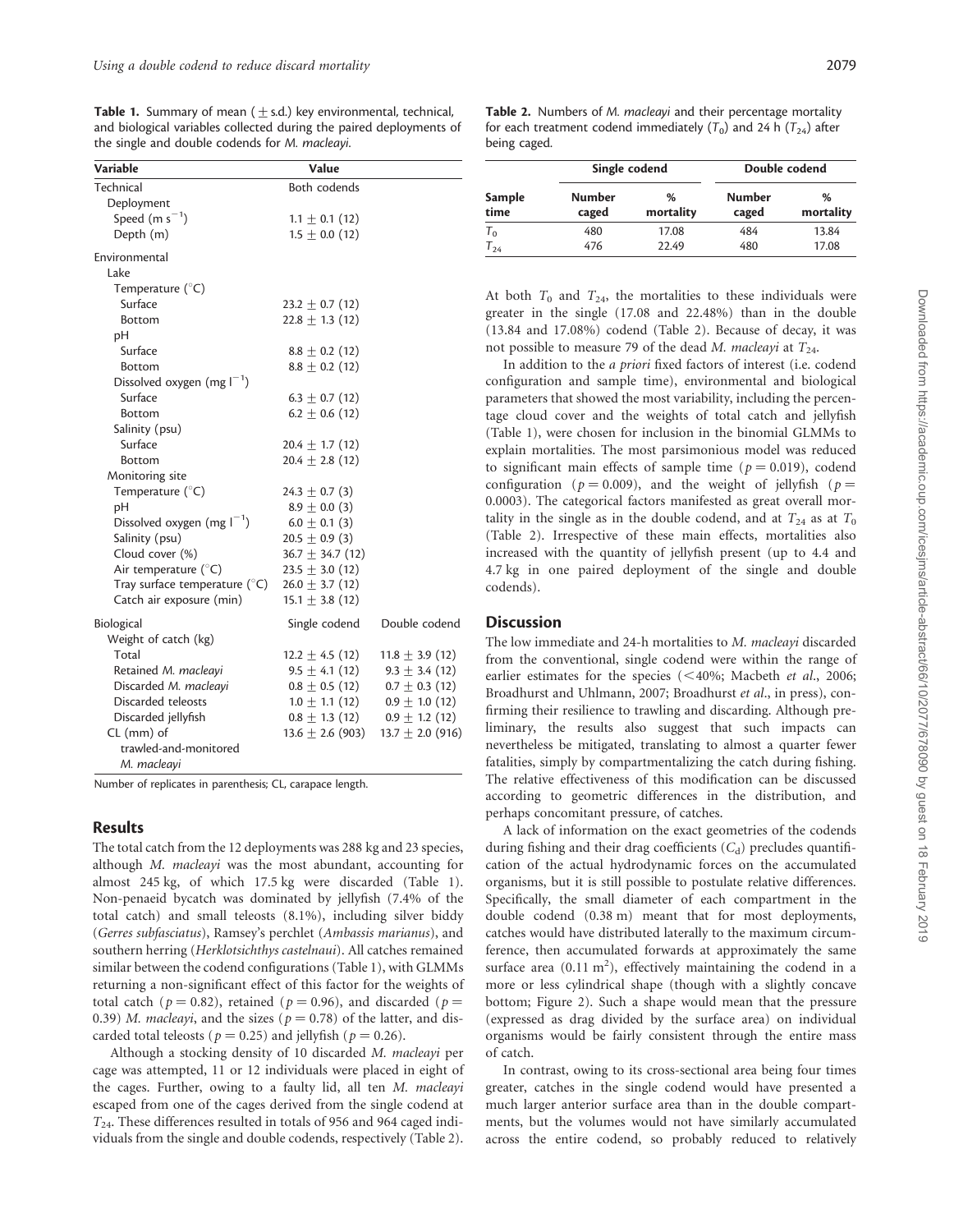

Figure 2. Distribution of catches in the single codend and each compartment of the double codend.

smaller posterior spread (i.e. more elliptical and less cylindrical; Figure 2). The drag would be proportionally greater, and although the anterior pressure would have remained similar to that calculated above (assuming a comparable  $C_d$ ; O'Neill et al., 2005), there may have been some increase towards the tapered, smaller posterior section of catch. Even slight variations in pressure in the posterior section of this codend may have been sufficient to cause more fatal injuries (such as limb loss and punctured carapaces) to juvenile M. macleayi.

In the absence of quantitative data, the potential for differences in pressure between the single and double codends remains speculative, but it is clear that their different geometries would have affected mechanical interactions among M. macleayi. Specifically, the proportionally greater surface area and less dense distributions of catches in the single codend (Figure 2) would have exposed more *M. macleayi* to collisions with accumulating conspecifics, and possibly exacerbated their injuries. Conversely, by accumulating forwards more rapidly across the narrower compartments of the double codend (Figure 2), M. macleayi effectively would have been immobilized (within perhaps a more-or-less constant pressure) and prevented from colliding and/or abrading with each other and the codend meshes.

Although there were no significant differences in the retained and discarded catches of M. macleayi or their sizes between configurations, the narrow length of the double codend nevertheless might have also indirectly reduced mortality by slightly improving selectivity, attributable to a relatively greater encounter probability and more open anterior meshes than in the single codend of larger circumference (Broadhurst and Millar, 2009). More than one-third of the dead M. macleayi at  $T_{24}$  could not be measured (because of decay), which precluded testing for any impact of size on fatality. However, previous studies have demonstrated a positive correlation for several species (Davis, 2002; Broadhurst et al., 2006). If proportionally more smaller M. macleayi escaped from the double codend, then this might have contributed towards the reduction in mortality we observed.

Intuitively, given the differences in codend geometries discussed above, a significant main effect of catch size and/or an interaction with codend configuration on mortality might be expected. However, neither outcome was observed, probably because of the small and generally uniform sizes of catches. For example, during 9 of the 12 deployments, each trawl caught between  $\sim$ 10 and 17 kg; variation that would have been negligible in terms of geometrically affecting each codend. In comparison, during an earlier study to assess the benefits of sorting trawled M. macleayi in water for improving their survival in the Hunter River, Broadhurst et al. (in press) detected a significant positive correlation between discard mortality and catch weight in the single codend, but this was over weights of  $4-47$  kg. Although the relationship could be similar for the double codend, given the accumulation of catches forwards at constant surface area, hydrodynamic pressure at the normal towing speed of  $1.2 \text{ m s}^{-1}$ should remain low, irrespective of catch volume. Of more concern for this codend would be during the period when it is removed from the water and lifted on board, and the catch weight is distributed across the relatively narrow cross-sectional area.

Like Broadhurst et al. (2008), we showed that independent of modifications to reduce discard mortality in this fishery, there was a dominant impact of jellyfish that probably can be attributed to their nematocyte discharge and associated toxins. The Nordmøre-grid would have eliminated most of the jellyfish from the trawl (Broadhurst and Kennelly, 1996), but some fragments (up to 5 kg) passed through the bars and mixed with the catches in both codends. Although the few replicate deployments precluded a significant interaction between the weight of jellyfish and gear configuration on mortality, this would be expected with large abundances evoking wide-scale fatalities, despite any geometric benefits of the double codend. The potential for such impacts reiterates the need for effective BRDs to be used (Broadhurst et al., 2006).

The importance of maximizing the escape of unwanted catches via modifications to improve selectivity (such as effective BRDs) during fishing is further supported by a general trend of proportionally fewer mortalities and less damage to escapees than discards (Broadhurst et al., 2006). The latter group also is often more susceptible to other unaccounted fishing mortalities attributable to predation (Broadhurst et al., 2006). Like most shrimptrawl fisheries (e.g. Lancaster and Frid, 2002), large numbers of birds regularly follow and feed on the discards from Clarence River trawlers. These predators mean that ancillary modifications, such as chutes to return discards unseen into the water (Broadhurst et al., 2008) and/or bird-scaring lines (Løkkeborg, 2002), would be required to reduce the probability of additional mortalities to live M. macleayi discarded from the double codend.

Despite the above caveat, the results observed here do support the concept of physically modifying gears to mitigate collateral mortalities during fishing. For penaeid trawling, valid options may not be restricted to compartmentalizing codends within existing configurations, but could extend to the use of smaller, multirigged trawls (up to four or five, with the same overall combined headline length). There may also be some utility in examining different netting materials (Bettoli and Scholten, 2006), including knotless vs. knotted mesh for their effectiveness in reducing abrasive injuries. Industry might be encouraged to explore such options if it can be demonstrated that any reduction in mortality and damage concomitantly improves the quality of the retained catches.

Notwithstanding the potential benefits to be derived from pursuing the above options, it is also clear that these should not replace the primary established solutions for mitigating collateral mortality involving appropriate gear selectivity and BRDs. Rather, when used as an ancillary approach along with operational procedures such as short deployments, sorting catches in water, and methods for mitigating predation, they could contribute towards the cumulative reduction in impacts and, ultimately, the improved fate of discards.